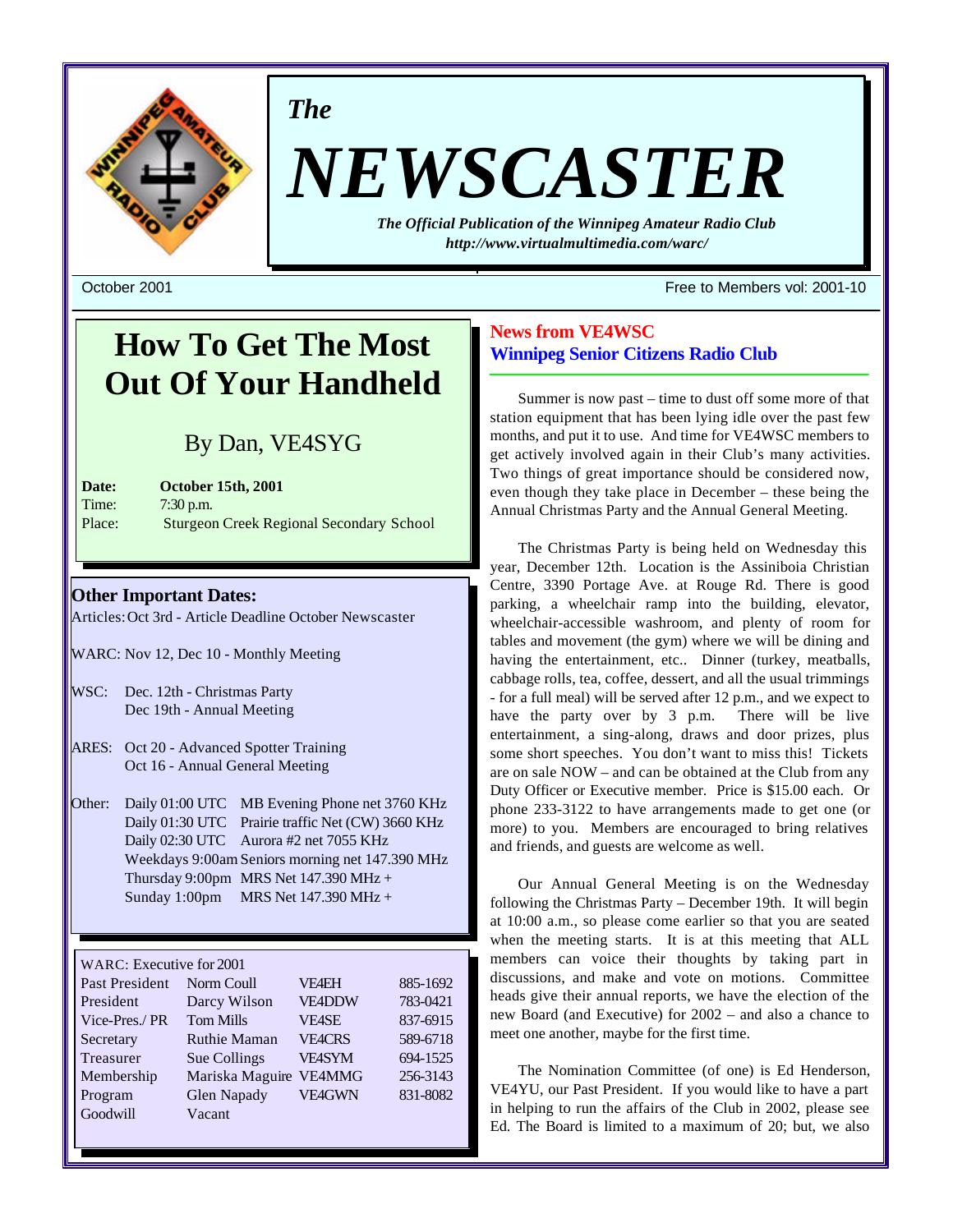We want to acknowledge a new member. Fred Venema, VE4FV, was accepted by vote of the Board on September 19. Welcome to our ranks, Fred.

Our Ham Classes are proceeding along nicely – with 14 students being taught by 8 dedicated instructors.

The club newsletter 'Sparks' will be published in mid-November. We'll be updating any news re the Annual Meeting and Christmas Party – and by mailing it to every member, will ensure that everyone has advance notice of both. The Telephone Committee will also be making personal calls to all members. In early 2002, 'Sparks' will again publish an edition to advise all members of the names of those on the new Board of Directors for 2002, Executive, and Committee. Also, we will publish the latest Membership List as at that date.

A reminder that the club has only 1 main source of income each year - donations from members and friends of the Club. There is also a small per capita grant (anticipated but not a 'given') from the City of Winnipeg through the St. Vital Community Committee, and some monies earned from social events. So we do rely heavily upon donations by members. While there are no membership fees, we do hope that all members will contribute something, each year, no matter how little, to the upkeep and welfare of the club. You can leave your donation in the care of a Duty Officer or an Executive member at the club – or, if you are planning to attend the Annual General Meeting, leave your donation with the Treasurer, Gladys, VE4GE. Donations that are not paid for services are acknowledged with a tax-exempt charity receipt.

an an an an an an an an an Industry Canada Amateur Centre Voice 1-888-780-3333 (toll-free) Fax: 1-613-991-5575 Email: spectrum.amateur@ic.gc.ca Web: http://strategis.ic.gc.ca/spectrum **BOOKS** Comments or if you just want to reach us : **Newscaster Editor Winnipeg Amateur Radio Club C/O VE4WSC 598 St. Mary's Road Winnipeg, MB R2M 3L5** http://www.virtualmultimedia.com/warc<br>2002: 2003: 2003: 2003: 2003: 2003: 2004<br>2005: 2006: 2006: 2006: 2006: 2007: 2006: 2007: 2008: 2008: 2008: 2009: 2009: 2009: 2009: 2009: 2009: 2009: 2

The next Monthly Breakfast will be held on Thursday, October 11 at the Canad Inn Garden City, McPhillips at Jefferson. Time – 9:00 a.m. An attendance prize of either a free breakfast, or a special surprise package made up by our great social convener, George, VE4GNG – helps to entice you to come. We have now reached the 40 mark in attendance – thanks to all who continue to make this a big success by attending. All Hams are welcome to attend – as are relatives and friends of members. When will we hit 50?!

The October Board meeting will be on Wednesday, October 17, beginning at 10:00 a.m.

Members are welcome to attend.

And in closing, we want to thanks those who contributed their time and effort to the club's involvement in the Red Cross call-up on September 11, and to the CFARS Emergency Net during this same time – also the CFARS 'Fallex 2001' Exercise on the weekend of September 14-15-16.

# **Minutes for W.A.R.C. September 10, 2001 Submitted by Ruthie, VE4CRS**

Meeting held at Sturgeon Creek Collegiate. Meeting began at 7:28 p.m., Darcy Wilson VE4DDW presiding. VE4DDW welcomed all to the meeting followed by Introductions

### *Election of Officers for 2001/2002 season*

VE4DDW began by thanking Vern Dutton VE4VQ and David Rosner VE4DAR, who were stepping down from the executive. He then noted that Glen Napady VE4GWN offered to stand for election. Appreciation for VE4DAR's work as Program Chair was noted.

Jim Ross VE4AJR asked if there was a quorum present to vote. VE4DDW stated there was a quorum, since it was now the new membership year, and enough signed up members were present

VE4GWN was elected Program Director for the coming year. The present board of directors was also re-elected

### *Correspondence*

VE4DDW read out a letter of resignation from Ralph Lavalley VE4RY and Kay Quinn VE4YF. They have coordinated amateur radio involvement in the Manitoba Marathon for several years.

Move approval of the minutes of the June meeting Moved Cal Shermerhorn VE4XQ Seconded John Foster VE4JNF **CARRIED**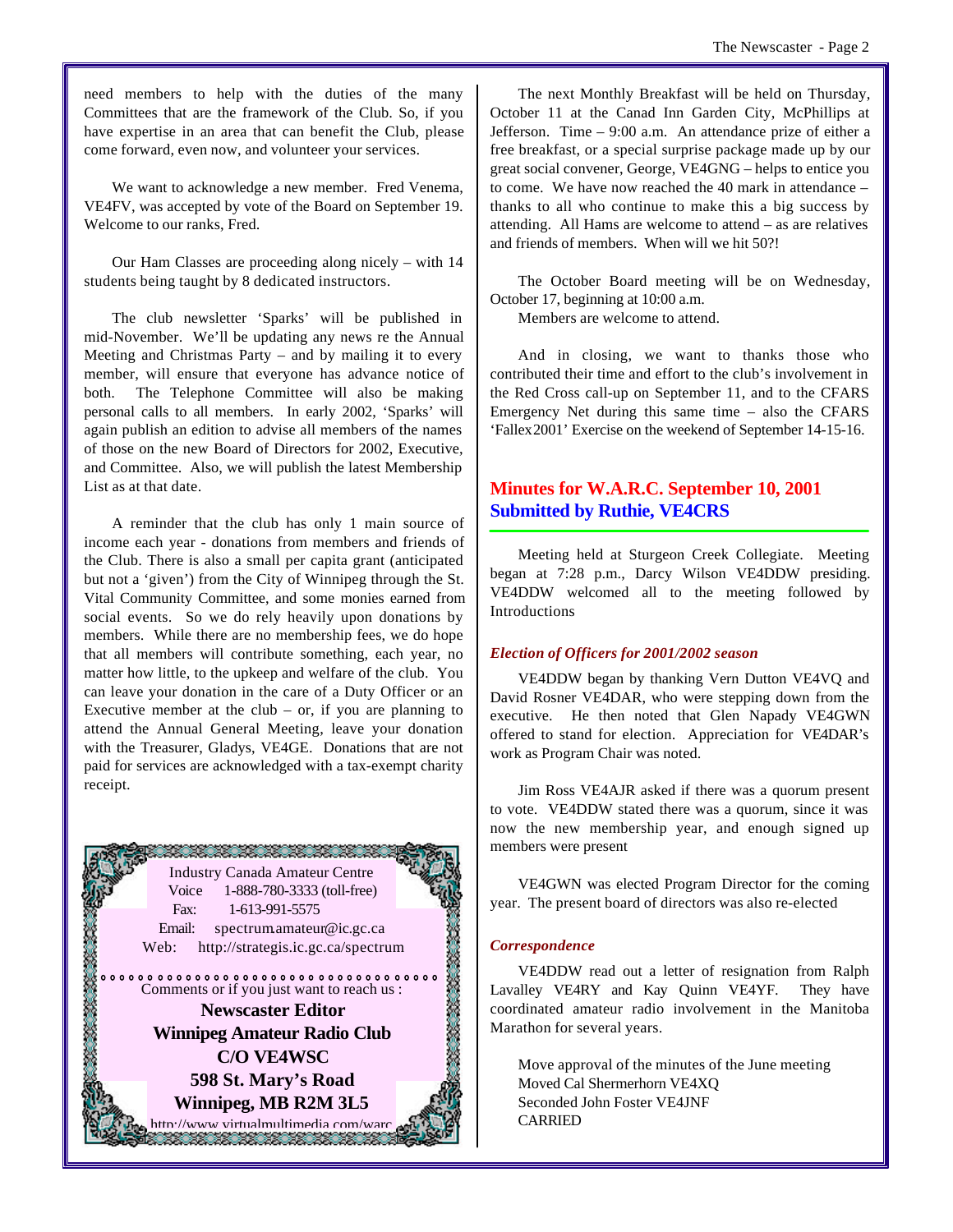#### *Reports*

VE4SE reported on the MARMFEST, held in Austin, Manitoba August 18. There were 130 registrants, 73 purchased dinners, 18 flea market tables rented, and 37 overnight campers. This is slightly above last year's numbers. The eighth Marmfest will be held in 2002

Bob Jacobs VE4RCJ reported on Field Day, held in June at Birds Hill Park. See the article by David Rosner VE4DAR in the September Newscaster for the details. VE4DDW expressed his compliments on Field Day. VE4RCJ added that all amateurs in Winnipeg worked together to make Field Day a success. The EMO trailer and the large tent were critical due to the weather, (very hot, and thunderstorms). He stated that next year there should be a better grounding system to reduce static, and cold water to drink. All logging computers should be networked. There should be 2 HF beams on site. Bob finished by stating that having a 3 person committee was critical for best results. See the URL in the September Newscaster for Field Day pictures.

#### *Treasurer's Report*

Presented by Sue Collings VE4SYM Year End was July 31. The club will have an audited statement at the next meeting Balance as of July 31 \$3933.60 Petty Cash 150.00 Total \$4003.60

#### *Membership Report*

Presented by Mariska Maguire VE4MMG 30 renewals over the summer 24 renewals tonight

#### *Programs*

VE4GWN reported that his proposed October program had fallen through. He is looking for ideas for programs. Please call Glen with any ideas you may have

#### *Flea Market*

VE4SE reported that the Flea Market will be held October 21, at Heritage Victoria Community Club. Tom and Ruth VE4XYL are booking tables, with a maximum of 30 available. All tables must be paid for in advance. The club requires a coordinator

### *RAC Report*

**WEIGHTHANK IN RIGHTHANK** WARC for the donation of the 320-piece tool kit that he won at the August 2001 Marmfest in Austin.

! The IARU HF championship held in July and coordinated by Derrick Belbas VE4VV was a great success with 4600 QSOs from coast-to-coast. In Manitoba, Derrick

VE4VV, Ed VE4YU and Rob VE4GV represented RAC in the contest.

**WE RAC** has announced a Certificate of Proficiency in Morse Code, which is available through accredited examiners. More info is in the Newscaster or at www.rac.ca

**\\ \\ The RAC 2nd National Convention will be held on 26-29** 

July 2002 in Vernon, BC. See www.rac2002.org for more info.

! The Winnipeg Senior Citizens Radio Club has been thanked on page 6 of the Sept./Oct. TCA for volunteering to do the QSLing for ARISS contacts. Former WARC President, Norm VE4EH is coordinating the ARISS QSLs. So far there have been 31 applications for QSLs.

#### *ARES Report*

VE4SE reported that Saturday, September 15 will be the Head of the Red Regatta, Sunday, September 16 will be Terry Fox runs. ARES still needs volunteers.

The next ARES meeting will be Tuesday, September 18, at West Kildonan Library. The program will be Dave Place VE4PN speaking about the Manigotogan EOC.

ARES may use the EMO trailer for a winter exercise at the Sled Dog Races

VE4DDW announced that the October WARC meeting will be held October 15, which is the third Monday, due to Thanksgiving

#### *New Business*

**#Bob Poole VE4MAQ announced that the scout jamboree** in Prince Edward Island went very well. Fourteen thousand attended. This will be the subject of an upcoming meeting. VE4AJR recommended inviting Venturers from Sun Valley Venturers to attend the meeting

! Gil Frederick VE4AG won the membership prize, a digital multimeter and tool kit

**\eff{\mathbf{\mathbf{\mathbf{\mathbf{\mathbf{\mathbf{\mathbf{\mathbf{\mathbf{\mathbf{\mathbf{\mathbf{\mathbf{\mathbf{\mathbf{\mathbf{\mathbf{\mathbf{\mathbf{\mathbf{\mathbf{\mathbf{\mathbf{\mathbf{\mathbf{\mathbf{\mathbf{** tool kit

Meeting adjourned 8:08 p.m.

Everyone moved to the cafeteria for a long coffee break, and an opportunity to meet people they had not seen over the summer.

Minutes taken by Dick Maguire VE4HK

Minutes submitted by Ruthie VE4CRS.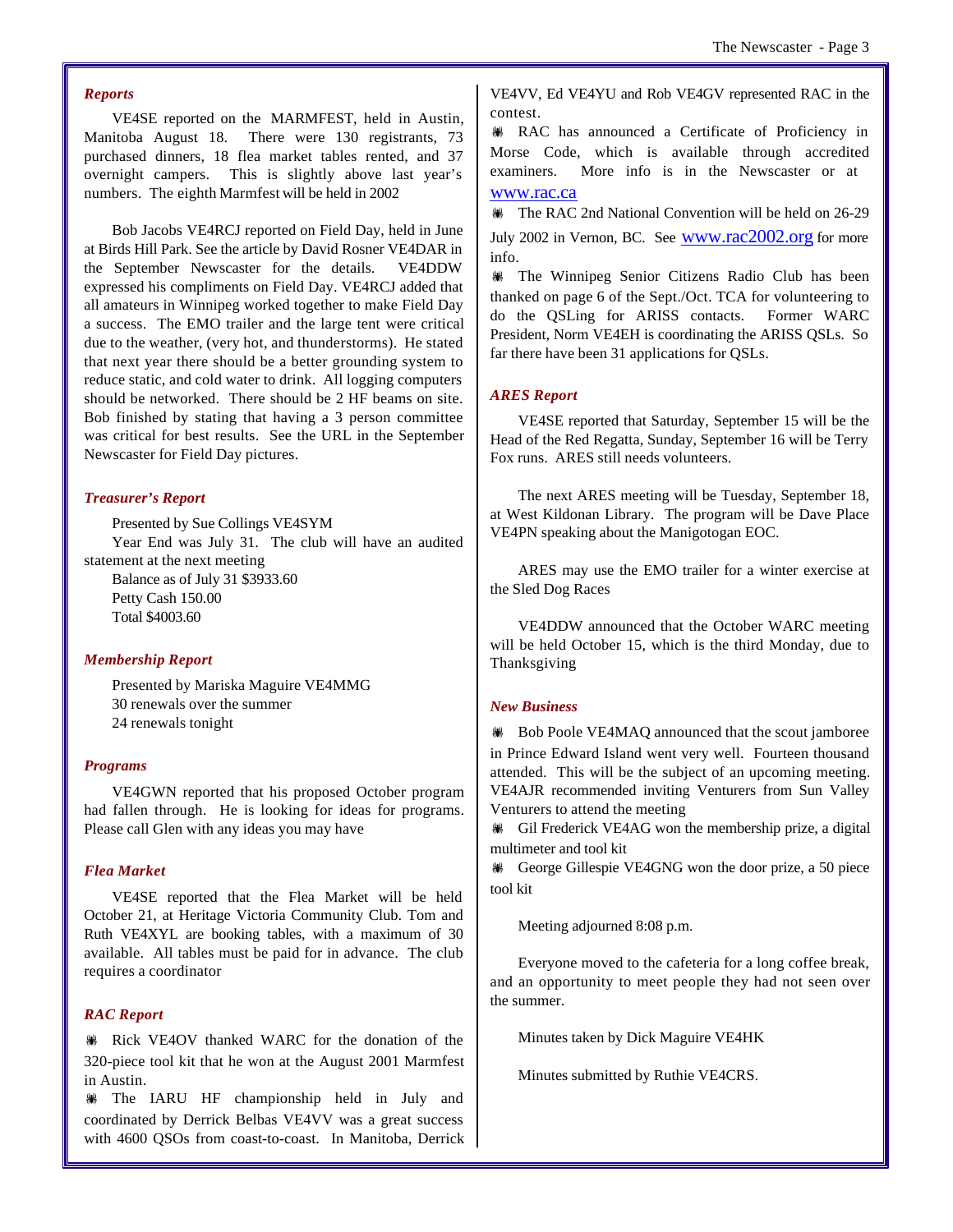# **From the New Planning Chair: Glen, VE4GWN**

First I would like to thank (?) those of you who voted for me at the September WARC meeting. I hope that I can live up to your expectations filling this position.

Next I must say thank you to David, VE4DAR for all the help he has given to me so far (and the help I will need in the future). I hope that I can maintain the excellent level of programming that the members of WARC has come to expect after having you do this job.

Now I can ask you, the members of WARC, to help me in planning some interesting evenings for you. I have asked a few times during the MRS nets for input, had have received some good ideas, (and some that I can't arrange, sorry). If you have ideas of what you would like to see for an educational and/or fun meeting, please send me an e-mail ve4gwn@rac.ca, phone me (evenings) 831 8082 or via the VE4WPG repeater. If you are willing to give the program great, if you know some one (or organization) who can come out this would also good, and even if you only have a suggestion, that is also satisfactory, I'm sure that we can arrange something.

For our October Dan VE4SYG will be giving a presentation on How to get the most out of your handheld. I know that this subject is near and dear to all of who use a HT from time to time.

Some of what I have planned it to have a presentation by the Sun Valley Ventures (VE4SVV) about their trip to the Canadian Jamboree in Nova Scotia, a presentation on QRP; how to make and maintain a web page, and more. Thanks and See you at the next meeting.

# **Licenses, Legislation and Regulations Forwarded by Wayne, VE4WR**

#### *Spectrum Management & Telecommunications*

1. NEW - Gazette Notice SMSE-021-01- Industry Canada is amending the Standard Radio System Plan 501 (SRSP-501) issue 4: Technical Requirements for Land Mobile and Fixed Radio Services Operating in the Bands 406.1-430 MHz and 450-470 MHz.

http://strategis.ic.gc.ca/SSG/sf05547e.html?he=y

2. NEW - Gazette Notice SMSE-020-01 - Industry Canada is releasing ICES-006: Interference-Causing Equipment Standard for AC Wire Carrier Current Devices (Unintentional Radiators), Issue 1.

# Http://strategis.ic.gc.ca/SSG/sf05548e.html?he=y **Membership Report by Mariska VE4MMG**

Autumn is here and it is time to concentrate on Ham Radio. This is a reminder that WARC memberships are past due (WARC memberships were due at the end of Sep 2001). I invite all members who have not renewed or any new potential members to join WARC. Please see the application form elsewhere in this Newscaster or visit the WARC Web Site at http://www.virtualmultimedia.com/warc/

This is a reminder that the October Newscaster is the final copy to those members who have not renewed their WARC membership. Again I invite members to renew their membership.

The next meeting will be 15 October 01. (see Newscaster for meeting place).

Some members have expressed interest in purchasing WARC jackets. We require a minimum of 12 jackets before we can place a bulk order. Let Darcy VE4DDW or me (VE4MMG) know if you are interested in buying a jacket. A form will be passed around for those interested in acquiring WARC Jackets

# **Winnipeg ARES Report by Jeff, VE4MBQ - Winnipeg EC**

September turned out to be a pretty busy month for WPGARES, with end of CANWARN for the summer, expected operations for Terry Fox Run and Parkinson Walk and an unexpected MEMO call-out.

Sixteen ARES members volunteered as on-call Net Controllers for VE4WWO in the Prairie Storm Prediction Centre for the 2001 Summer Severe Wx season. This operation ran 14MAY-09SEP (17 weeks or 34 shifts), with people on-call 0930-1730h or 1730-2130h daily. Thanks to VE4s: AJR, DWG, EH, ESX, GWN, HAZ, HK, KAZ, HGD, MBQ, MMG, RCJ, RST, TJR, WF, WTS.

Richard VE4ESX deserves special recognition, he took 6 1-week shifts. HAZ, HGD, MBQ came in second with 4 1-week shifts each.

There will be Advanced Spotter Training SAT 20OCT 0900h at Lord Selkirk School in Selkirk. This session is for current spotters, it is not for new spotters. If planning to attend please notify your local ARES Coordinator ASAP.

Twenty-seven WPGARES personnel provided amateur communications 16SEP01 for the Terry Fox Run. Amateurs were stationed at Assiniboine Park, Harborview Park,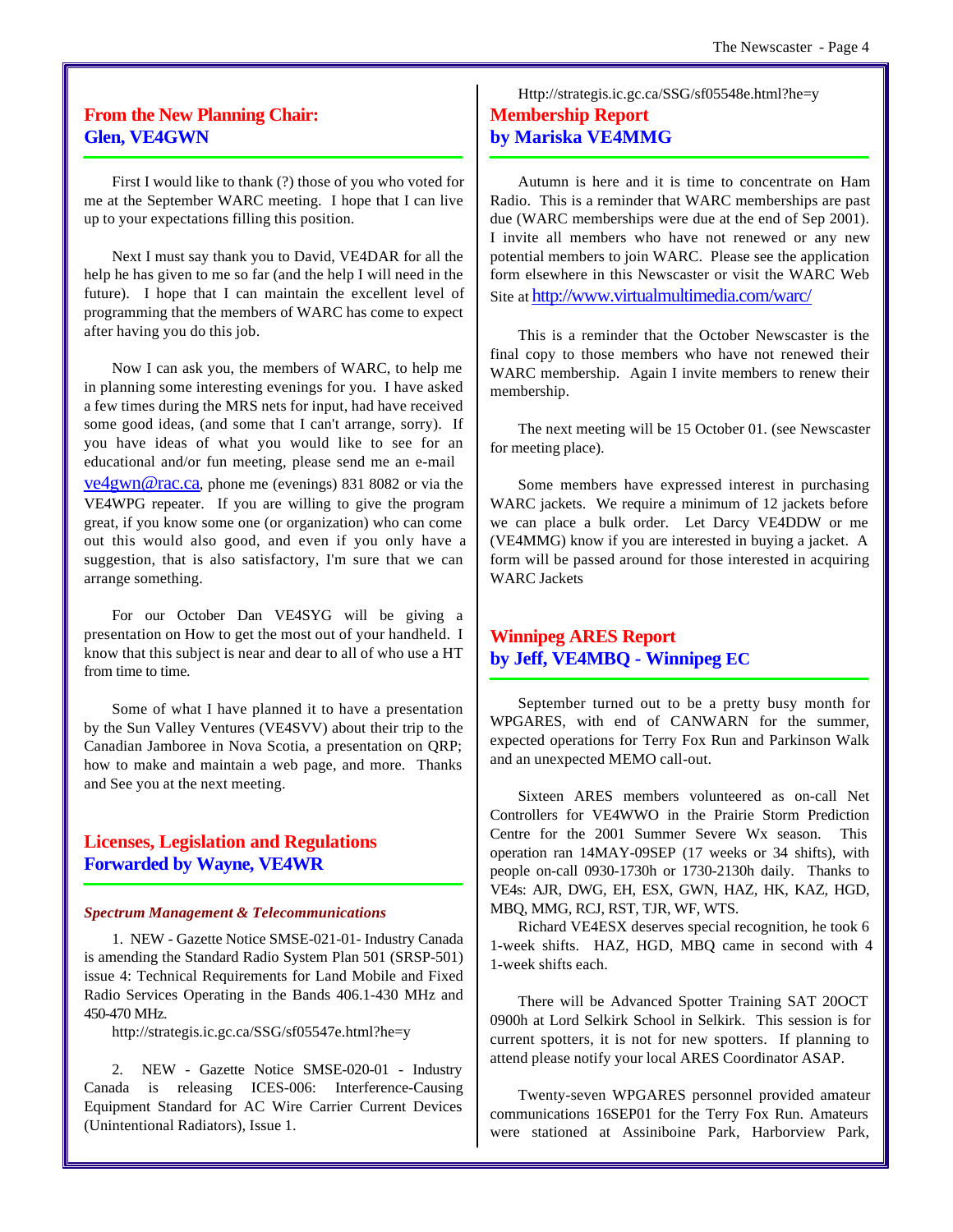Kildonan Park, The Forks, Terry Fox Office and shadowing the Terry Fox Director. Thanks to MRS for periodic use of VE4WPG and to VE4s: AJR, AND, CDP, CRS, DAR, DWG, DL, EWN, EIH, GWB, GWN, HK, KAZ, KU, MBQ, MJM, MMG, RCJ, RST, SE, SN, STS, TJR, WF, WTS, YU, YYL.

Fourteen WPGARES members provided amateur communications 23SEP01 for the Parkinson Walk in St Vital Park. Thanks to VE4s: AJR, AND, CDP, CLK, CRS, DL, DAR, GWN, HK, KAZ, MMG, RST, WF, YYL.

There was an ARES call-out on TUE 11SEP as a result of the attacks in New York and Washington. Aircraft in flight were being diverted away from US airports. There was a possibility of 80 aircraft being diverted to YWG bringing 16000 people which would at the least have been a Social Services emergency. At MEMO's direction ARES operators staffed MEMO (VE4EMO), MHEOC, City EOC (VE4EOC), 38 Brigade, Red Cross, Salvation Army, and assisted at WSCRC. Twenty-seven ARES operators either worked a shift or were assigned a particular shift before the Manitoba operation was stood-down at 2000h. Thanks to VE4s: ACX, AJR, AND, AG, DAR, DL, DJM, DWG, EAR, EH, EI, EN, GLS, HAZ, HGD, JNF, KAZ, MAB, MBQ, MHZ, PL, RCJ,

SS, STS, TJR, WF, YYL.

Several other members were on stand-by awaiting assignment. Thanks to VE4s: ESX, GWN, MAQ, RST, TRO, VID.

For those wondering why 27 operators were working or assigned you must not lose sight of the fact that when operations began there was no idea initially whether we were looking at an eight or forty-eight hour operation. Special thanks to Manitoba Repeater Society for emergency use of VE4WPG and to Mark VE4MAB for re-arranging several days of work "just in case". The amateur community around Winnipeg is to be commended for allowing us to run our communications without any distractions.

Dave Place VE4PN gave us a very interesting presentation at our September meeting about the regional EOC in Manigotogan. The October monthly meeting TUE 16OCT01 1900h will be our Annual General Meeting at west Kildonan Library 365 Jefferson Avenue.



## **Contest Calendar**

#### *October*

| 07        | 0700-1900       | SSB RSGB 21/28 MHz Contest        |
|-----------|-----------------|-----------------------------------|
| $\Omega$  | 0700-1000       | CW German Telegraphy Contest      |
| 06        | $0000 - 2400$   | PSK31 The PSK31 Rumble            |
|           | 06-07 1000-1000 | <b>SSB Oceania DX Contest</b>     |
|           | 06-07 1200-1200 | CW/SSB F9AA Cup Contest           |
| 06        | 1500-1859       | <b>SSB EU SPRINT Autumn</b>       |
|           | 06-07 Periods   | HELL International HELL-Contest   |
| 06-07     | 1600-2200       | CW/SSB California QSO Party       |
| 06-07     | 2000-0200       | <b>SSB IBERO American Contest</b> |
|           | 10-12 1400-0200 | CW YLRL Anniversary Party         |
|           | 13-14 1000-1000 | <b>CW Oceania DX Contest</b>      |
| $13 - 14$ | 2 periods       | CW/SSB Pennsylvania QSO Party     |
| 13        | 1500-1859       | <b>CW EU SPRINT Autumn</b>        |
| 13        | 1700-2100       | <b>CW FISTS Fall Sprint</b>       |
| 14        | 0000-0200       | CW Asia-Pacific Sprint            |
| 14        | 0000-0359       | RTTY North America 'Sprint'       |
| 14        | 0700-1900       | CW RSGB 21/28 MHz Contest         |
| 20-21     | 0000-2400       | <b>RTTY JARTS WW RTTY Contest</b> |
| $20 - 21$ | 0000-2400       | All Rhode Island QSO Party        |
| $20 - 21$ | 1200-2400       | CW QRP ARCI Fall QSO Party        |
| $20 - 21$ | 1500-1500       | CW/SSB Worked all Germany Contest |
|           | 21-22 1800-0200 | CW/SSB Illinois QSO Party         |
|           | 24-26 1400-0200 | <b>SSB YLRL Anniversary Party</b> |
| 27-28     | $0000 - 2400$   | SSB CQ W W DX Contest             |
|           |                 |                                   |

### *November*

|    | 01-07 0000-2400   | <b>CW HA QRP Contest</b>             |
|----|-------------------|--------------------------------------|
|    | 04 2 periods      | <b>CW HSC Contest</b>                |
|    | 03-04 1200-1200   | All Ukrainian DX Contest             |
|    | 03-05 2100-0300   | <b>CW ARRL Sweepstakes</b>           |
|    | 03-05 2100-0300   | CW Collegiate Championship           |
|    | $03-04$ 2 periods | <b>CW/SSB IPA Radio Club Contest</b> |
|    | 09-11 2300-2300   | SSB Japan International DX Contest   |
|    | 10-11 0000-2400   | RTTY Worked All Europe DX Contest    |
| 10 | 0000-2400         | <b>CW/SSB ALARA-Contest</b>          |
|    | 10-11 1200-1200   | <b>CW OK/OM DX Contest</b>           |
|    | 17-18 1200-1200   | <b>CW LZ DX Contest</b>              |
|    | 17-18 1400-0800   | <b>CW IARU 160m Contest</b>          |
|    | 17-19 2100-0300   | <b>SSB ARRL Sweepstakes</b>          |
|    | 17-19 2100-0300   | <b>SSB</b> Collegiate Championship   |
|    | 17-18 2100-0100   | <b>CW RSGB 1.8MHz Contest</b>        |
|    | 24-25 0000-2400   | CW CQ W W DX Contest                 |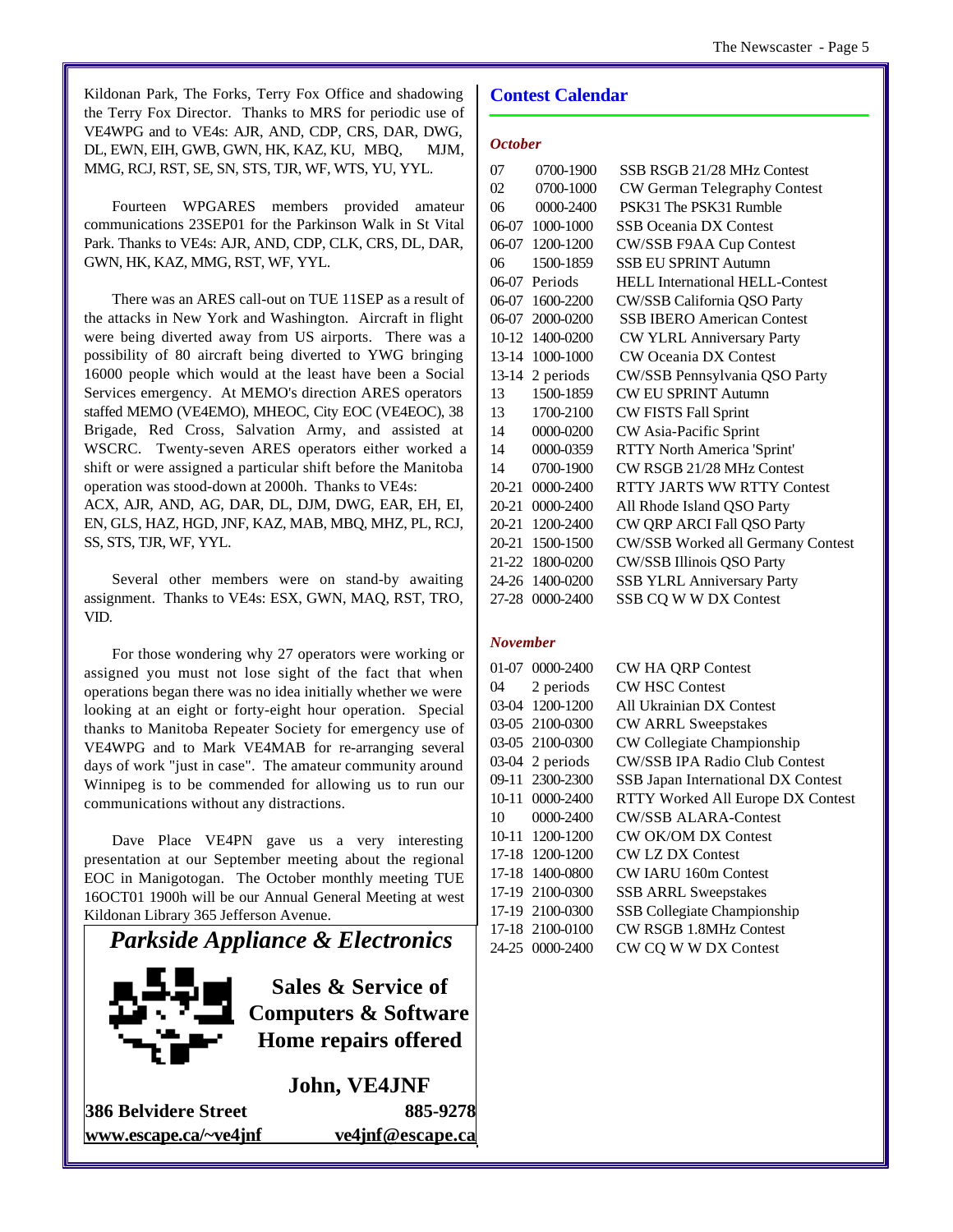## **RAC Bulletins**

**www.rac.ca/~racnews/othernotices/racbullemail.htm**

#### *RAC Bulletin 01-071E*

#### *Amateur Radio Call Sign Data Base*

Industry Canada has informed RAC that they have amended the Morse Qualification listings in their Canadian Amateur Radio Call Sign Database now that the Morse requirement for access to all amateur bands is 5 WPM. Because the sole requirement now is 5 WPM, they no longer show the 12 WPM qualification.

Industry Canada advises that the modifications to their Canadian Amateur Radio Call Sign Database were completed sooner than expected and that they (IC) were unable to give RAC sufficient warning to allow timely modification to the RAC Canadian Amateur Radio Call Sign Database Web page.

Industry Canada have told RAC that they realize the significance to amateurs of showing only the lower code speed and regret any inconvenience this may have caused to the amateur fraternity.

RAC is working to have the offending references removed from the published version of the database as soon as possible.

# **The Oak and the Reed Submitted by V.L. Dutton, VE4VQ**

#### *Extracted from Sciences et Avenir, October 1999, pp 70-72*

Incredible – a semi-conductor capable of repairing itself just like a living being. Its disordered structure allows it to bend at a point where silicon would break. A revolution in the electronics domain.

Thus reads the lead-in to an article about the new semi-conductor material copper-indium diselenium known familiarly as CIS (copper-indium-selenium).

The material was discovered a dozen years ago by teams working at the Electro-Chemistry Laboratory of ENSCP in Paris, the Weisman Institute in Israel, and the University of Stuttgart in Germany. "Photobatteries" have been developed by Siemens Solar using a thin layer of CIS. These batteries have been in use for eight years in an out-of-doors environment with no problems developing. The Germans have tested panels on a satellite for two years with no signs of degradation in spite of intense bombardment by cosmic rays.

As is well known, silicon semi-conductors are very sensitive to impurities during the manufacturing operation. As a result, their costs are high. Also, they are easily damaged by cosmic radiation when used in photobatteries.

Then along comes this new compound that continues to generate and conduct current under the severest of conditions. The analogy of the oak and reed would appear to be an appropriate one.

Developmental work continues in various centers. Siemens ultimately hopes to make the use of solar energy economically competitive with our conventional systems for supplying energy.

The article is well illustrated. Why not stop in at the St. Boniface Library on Provencher and look at them? Just ask the ladies for help if your French is shaky.

## **Anti-LASER Eyelids Submitted by Vern Dutton VE4VQ**

#### *Extracted from Science & Vie, mai 2001, page 39*

The visors of the pilots of fighter aircraft and the cameras of spy-satellites could soon be covered with hundreds of thousands of microscopic "eyelids. In the light of the development of laser weapons that can blind a pilot or destroy the optical systems of a satellite, scientists at the University of Florida have just developed tiny artificial eyelids capable of rendering the glass opaque when the surface is hit by a harmful ray. The enemy laser-beam is stopped by the ultra-rapid shutting of these tiny polymer shutters. The trick: the polymer film that constitutes these tiny squares is charged positively. When the laser beam touches the glass, negative charges form. The electrostatic attraction is immediate; The shutters close in 1/10,000 of a second. Nearly 250,000 of these tiny valves, each 50 micrometres on a side, are distributed on a surface of about 6 sq. cm. In the years to come, the technology could be useable for the making of glasses that could adapt much more quickly to changes in the intensity of the light.

# **News from the Net**

#### *UK to introduce Foundation Licence in 2002*

A weekend foundation licence, more privileges for Novice licensees and five words per minute Morse for full privileges.

These are the main changes to amateur radio licensing in the United Kingdom. Also provided for are more liberal supervised operating rules for amateurs in training courses.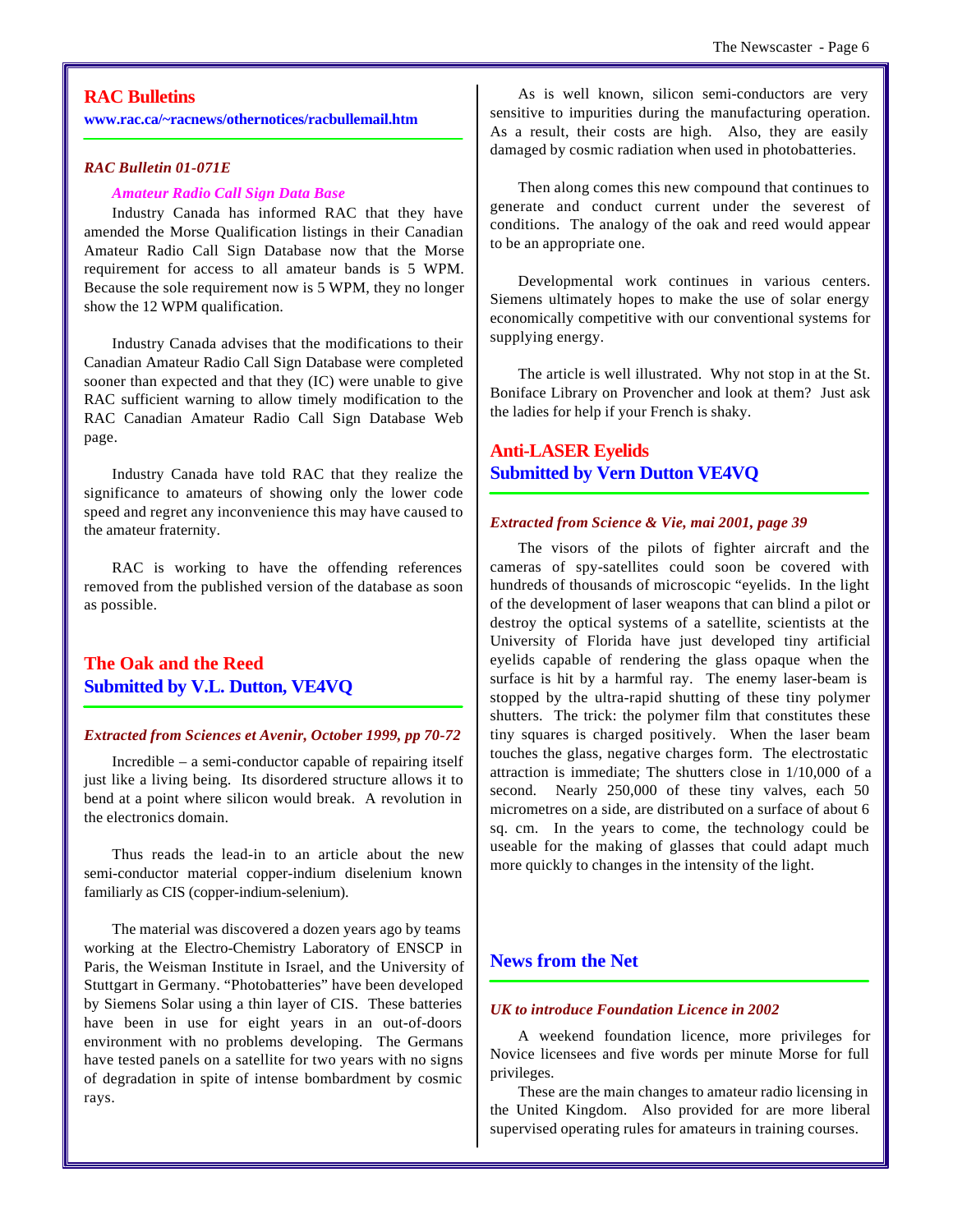The changes were jointly announced last Friday by the UK Radiocommunications Authority and Radio Society of Great Britain. The aim is to make amateur radio more attractive as a technical hobby.

Effective immediately, UK Class A/B licensees (which have 5 words per minute Morse) will become Class A licensees and receive full Class A privileges.

From October 1, Novice licensees who have passed an HF Morse test will receive access to all amateur frequencies with a 50 watt output power limit. Novice licensees with no Morse will have access to all amateur bands above 50 MHz. These licence grades will in future be called 'Intermediate' grade.

The Foundation licence will commence at the beginning of 2002.

This licence will provide access to most of the amateur bands, and restrict licensees to a maximum power of 10 watts RF output. Foundation licence holders will be prohibited from constructing their own transmitting equipment. Instead they will be required to use commercially-manufactured items, or properly-designed commercial kits.

Study for the Foundation licence may be undertaken over a weekend, and is based on the tradition that amateur radio is a hobby learnt mainly through self-training. Pilot courses will run from October 1 to evaluate syllabus and training material. The RA expects the full scheme to be operational from January 2002.

Until now, Britain has prohibited unlicensed people talking via amateur radio, even when a licensed operator is present. These restrictions have been loosened somewhat. Now unlicensed trainees on a registered training course may be supervised by full licence-holders to operate a station and contact other UK licensed amateurs.

So the UK changes are, in summary,

- 5 words per minute Morse for full privileges,

- more privileges for Novices,

- an easy-entry Foundation licence and

- allowance of supervised operating.

If Morse testing is abolished after the 2003 conference, the UK will be left with three licence grades - Foundation, Intermediate and Full.

With the UK being the first major country to introduce a Foundation style of amateur licence, there is little doubt that amateurs in other countries that may be weighing up the pros and cons of such change will be watching development in Britain closely.

(APC News)

# **Editors Ramblings By Derek VE4HAY**

Sorry for getting this newsletter out so late. I hope that Tom, VE4SE has the time to get it published and in the mail before the meeting. I was out of the country on a curling weekend that extended to a 10 day jaunt around Europe.

# **Flea Market October 21, 2001**

# **Heritage Victoria Community Club 950 Sturgeon Road**

Ruth VE4XYL and Tom VE4SE will be booking tables, contact them at 605 Bruce Ave., 837 6915 or

# ve4se@rac.ca

\$5.00 for club members

\$10.00 for non club members and commercial.

Tables are on a first come first paid basis. They must be paid for at time of booking.

Ruth's kitchen will be open at 08:00 hrs. Vendors only will be allowed in from the North door at 09:00 hrs and doors are open to the public at 10.00 hrs. Entrance fee is \$2.00.

Doug Henry VE4 is coordinating the flea market and any volunteers for set up and break down should contact him.

And yes I was scouting for antenna farms as I rode the train along the Italian coast. (only saw two HF beams), but quite the display of roof top UHF receiving antenna's.

Anyway, having been busy with travelling and working I have not had much time on the rig. I trust that the hobby is flourishing well, with out me on the bands. It was nice to about Barry's VE4MA EME record transmission.

Once again I need articles for the newsletter, So please put pen to paper (electrons to phosphor) and send me something. Or next month you will get scans of my kids school pictures.

73

Happy Halloween

RADIO ACTIVE MANITOBA

# **WWW.VE4.NET** Promoting the Spirit of Radio

Bob Hrabi VE4ZAP